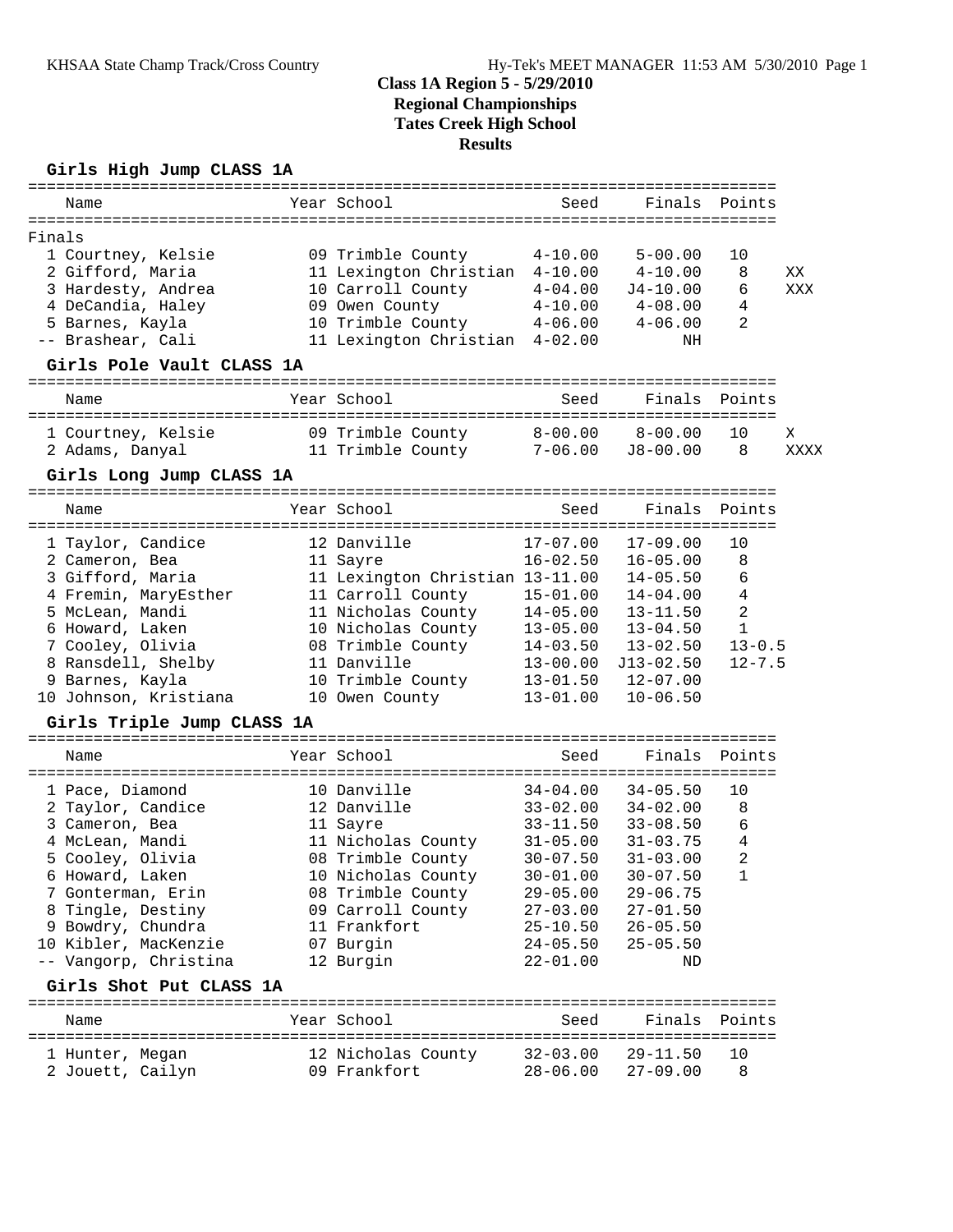# **Class 1A Region 5 - 5/29/2010 Regional Championships Tates Creek High School**

**Results**

## **....Girls Shot Put CLASS 1A**

| 3 Jones, Kassie      | 11 Bracken County  | $27 - 06.50$ | $27 - 07.00$ | 6        |          |
|----------------------|--------------------|--------------|--------------|----------|----------|
| 4 Vangorp, Christina | 12 Burgin          | $26 - 11.50$ | $26 - 02.50$ | 4        |          |
| 5 Harley, Hannah     | 11 Burgin          | $26 - 09.00$ | $24 - 05.00$ | 2        |          |
| 6 Johnson, Elizabeth | 09 Nicholas County | $24 - 05.00$ | $23 - 04.00$ |          | $22 - 5$ |
| 7 Long, Sara Kate    | 09 Trimble County  | $23 - 07.50$ | J23-04.00    | $22 - 0$ |          |
| 8 Baughman, Kaelyn   | 08 Danville        | $26 - 00.00$ | $22 - 01.50$ |          |          |
| 9 O'Donnell, Megan   | 09 Owen County     | $22 - 07.50$ | $21 - 02.00$ |          |          |
| 10 Snelling, Jayde   | 10 Trimble County  | $21 - 09.00$ | $18 - 11.00$ |          |          |
| 11 Lainhart, Shayla  | 11 Owen County     | $20 - 03.50$ | $18 - 05.00$ |          |          |

| Girls Discus Throw CLASS 1A |                        |            |               |    |
|-----------------------------|------------------------|------------|---------------|----|
| Name                        | Year School            | Seed       | Finals Points |    |
| 1 Hunter, Megan             | 12 Nicholas County     | $104 - 00$ | 97-08         | 10 |
| 2 Harley, Hannah            | 11 Burgin              | $89 - 07$  | $87 - 05$     | 8  |
| 3 Adams, Danyal             | 11 Trimble County      | $81 - 09$  | $76 - 06$     | 6  |
| 4 Letcher, Kendra           | 09 Nicholas County     | 68-06      | $73 - 06$     | 4  |
| 5 Vangorp, Christina        | 12 Burgin              | $74 - 08$  | $72 - 09$     | 2  |
| 6 Brashear, Cali            | 11 Lexington Christian |            | $70 - 02$     |    |
| 7 Jouett, Cailyn            | 09 Frankfort           | $64 - 09$  | $68 - 07$     |    |
| 8 Jones, Kassie             | 11 Bracken County      | $76 - 11$  | $62 - 10$     |    |
| 9 Hawkins, Raenah           | 09 Carroll County      | $66 - 09$  | $61 - 00$     |    |
| 10 Barnes, Kayla            | 10 Trimble County      | $64 - 02$  | $60 - 11$     |    |
| 11 Baughman, Kaelyn         | 08 Danville            | $67 - 00$  | $56 - 05$     |    |
| 12 O'Donnell, Megan         | 09 Owen County         | $56 - 02$  | $46 - 00$     |    |
| 13 Lainhart, Shayla         | 11 Owen County         | $55 - 03$  | $40 - 01$     |    |

### **Boys High Jump CLASS 1A**

| Name                    | Year School            | Seed        | Finals Points |      |    |
|-------------------------|------------------------|-------------|---------------|------|----|
|                         |                        |             |               |      |    |
| 1 Cooper, Tyrone        | 12 Eminence            |             | $6 - 02.00$   | 9    | XX |
| 1 Satterly, Christopher | 12 Carroll County      | $6 - 00.00$ | $6 - 02.00$   | 9    | XX |
| 3 Barnes, Stuart        | 10 Trimble County      | $5 - 10.00$ | $6 - 00.00$   | 6    |    |
| 4 Warfield, Malcolm     | 12 Paris               | $5 - 10.00$ | $5 - 10.00$   | 4    |    |
| 5 Jack, Dylan           | 10 Carroll County      | $5 - 06.00$ | $5 - 08.00$   | 2    |    |
| 6 Royalty, Tanner       | 12 Burgin              | $5 - 08.00$ | $5 - 06.00$   | 0.50 |    |
| 6 Maybrair, Sam         | 11 Lexington Christian | $5 - 04.00$ | $5 - 06.00$   | 0.50 |    |
| 8 Durrett, Ryan         | 11 Trimble County      | $5 - 06.00$ | $J5 - 06.00$  | X    |    |
| 9 Hoke, Shawn           | 11 Lexington Christian | $5 - 02.00$ | $J5 - 06.00$  | XXX  |    |
| 10 Usleaman, Charles    | 11 Bracken County      | $5 - 00.00$ | $5 - 00.00$   |      |    |
| 11 Beckerson, Alex      | 09 Burgin              | $5 - 02.00$ | $J5 - 00.00$  | X    |    |
| -- Davis, Justin        | 12 Owen County         | $4 - 08.00$ | ΝH            |      |    |
| -- Adams, Taz           | 11 Owen County         | $5 - 00.00$ | ΝH            |      |    |
|                         |                        |             |               |      |    |

#### **Boys Pole Vault CLASS 1A**

| Name             |  | Year School            | Seed         | Finals Points |     |  |  |  |
|------------------|--|------------------------|--------------|---------------|-----|--|--|--|
| 1 Bishop, Josh   |  | 10 Sayre               | $9 - 06.00$  | $9 - 06.00$   | 1 O |  |  |  |
| 2 Stethen, Matt  |  | 12 Trimble County      | $9 - 00.00$  | $9 - 00.00$   | 8   |  |  |  |
| 3 Hunt, Zach     |  | 12 Lexington Christian | $9 - 00.00$  | $8 - 06.00$   | 6   |  |  |  |
| -- Hempel, Byron |  | 12 Danville            | $11 - 06.00$ | ΝH            |     |  |  |  |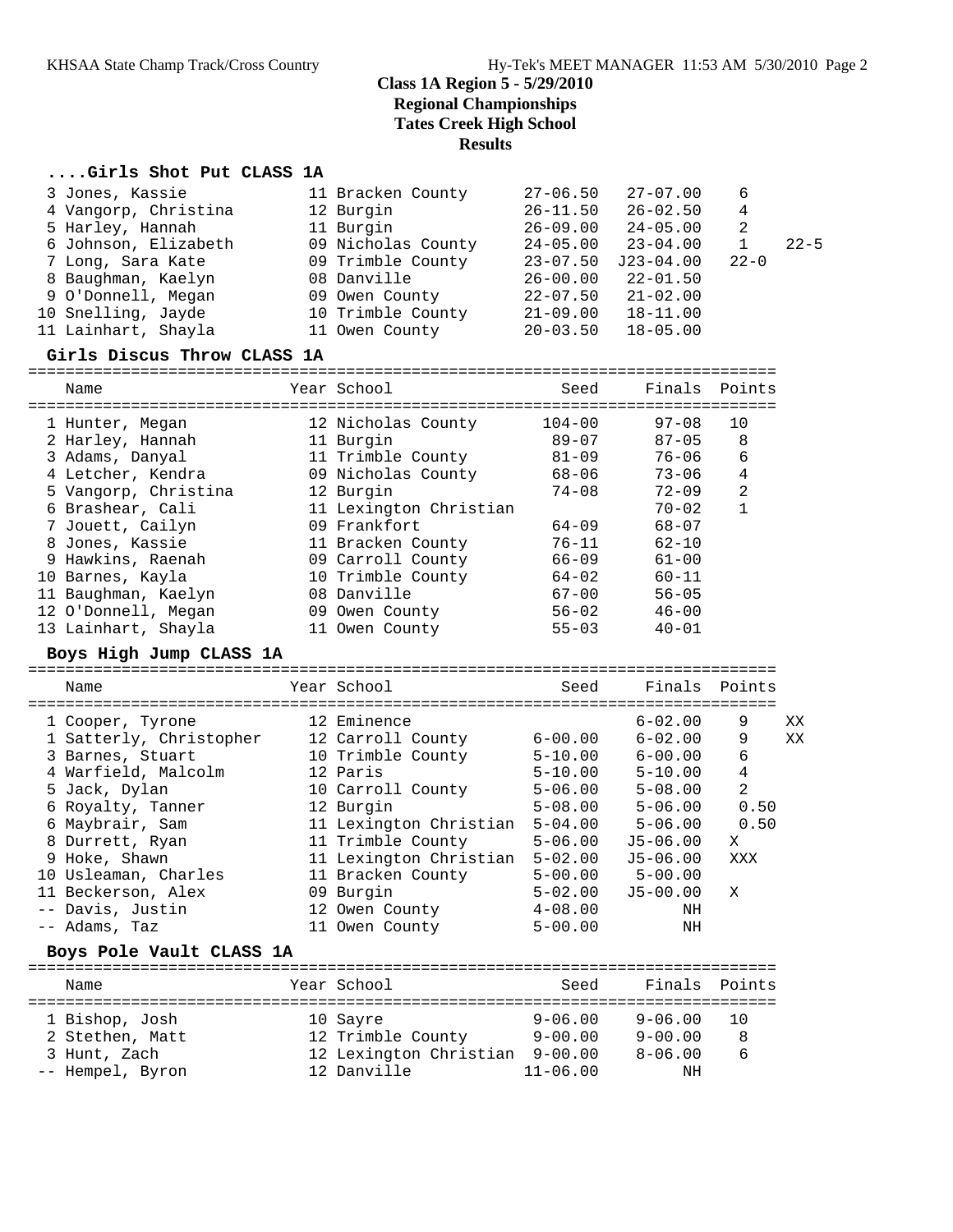# **Class 1A Region 5 - 5/29/2010 Regional Championships Tates Creek High School Results**

### **Boys Long Jump CLASS 1A**

| Name                                                  |           | Year School                                                       | Seed           | Finals                       | Points         |
|-------------------------------------------------------|-----------|-------------------------------------------------------------------|----------------|------------------------------|----------------|
|                                                       |           |                                                                   | $18 - 11.00$   | $19 - 07.50$                 |                |
| 1 Satterly, Christopher                               |           | 12 Carroll County                                                 |                |                              | 10             |
| 2 Ross, Michael                                       |           | 11 Danville                                                       | $21 - 08.00$   | $19 - 06.50$                 | 8              |
| 3 Pope, Caleb                                         |           | 10 Nicholas County                                                | $20 - 01.00$   | $19 - 04.00$                 | 6              |
| 4 Grant, Tyler                                        |           | 11 Carroll County                                                 | $18 - 11.25$   | $18 - 02.50$                 | $\overline{4}$ |
| 5 Royalty, Tanner                                     |           | 12 Burgin                                                         | $18 - 09.00$   | $18 - 01.00$                 | $\overline{a}$ |
| 6 Denton, Bryan                                       |           | 11 Bracken County                                                 | $17 - 02.50$   | $17 - 02.00$                 | $\mathbf{1}$   |
| 7 Geisler, Matt                                       |           | 12 Trimble County                                                 | $16 - 03.25$   | $16 - 07.50$                 |                |
| 8 Maybrair, Sam                                       |           | 11 Lexington Christian 15-03.00                                   |                | $16 - 03.00$                 |                |
| 9 Gonterman, Michael                                  |           | 10 Trimble County                                                 | $16 - 07.00$   | $16 - 00.50$                 |                |
| 10 Hearn, Dylan                                       |           | 10 Owen County                                                    | $17 - 00.00$   | $15 - 10.50$                 |                |
| 11 Polley, Darian                                     |           | 10 Owen County                                                    | $16 - 05.75$   | $15 - 08.00$                 |                |
| 12 Taylor, Graham                                     |           | 11 Burgin                                                         | $16 - 08.50$   | $15 - 05.00$                 |                |
| 13 Reed, Jonathan                                     |           | 12 Eminence                                                       |                | $13 - 06.00$                 |                |
| 14 Honan, Dallas                                      |           | 09 Bracken County                                                 | $14 - 03.00$   | $13 - 05.00$                 |                |
| Boys Triple Jump CLASS 1A                             |           |                                                                   |                |                              |                |
|                                                       |           | -------------------------------------                             |                |                              |                |
| Name                                                  |           | Year School                                                       | Seed           | Finals                       | Points         |
|                                                       | --------- |                                                                   | ============== |                              |                |
| 1 Ross, Michael                                       |           | 11 Danville                                                       | $42 - 08.75$   | $42 - 10.00$                 | 10             |
| 2 Jones, Iman                                         |           | 10 Danville                                                       | $38 - 06.00$   | $41 - 04.00$                 | 8              |
| 3 Grant, Tyler                                        |           | 11 Carroll County                                                 | $40 - 01.00$   | $39 - 07.00$                 | 6              |
| 4 Hall, Aaron                                         |           | 12 Frankfort                                                      | $40 - 09.00$   | $39 - 05.25$                 | $\overline{4}$ |
| 5 Barnes, Stuart                                      |           | 10 Trimble County                                                 | $38 - 08.00$   | $36 - 02.25$                 | $\overline{2}$ |
| 6 Gonterman, Michael                                  |           | 10 Trimble County                                                 | $35 - 10.00$   | $36 - 00.25$                 | $\mathbf{1}$   |
| 7 Howard, Zach                                        |           | 09 Nicholas County                                                | $38 - 01.00$   | $34 - 02.00$                 |                |
| 8 Taylor, Graham                                      |           | 11 Burgin                                                         | $35 - 03.00$   | $33 - 03.50$                 |                |
| 9 Royalty, Seth                                       |           | 09 Burgin                                                         | $32 - 00.00$   | $31 - 07.00$                 |                |
| 10 Downey, Cody                                       |           | 09 Owen County                                                    | $34 - 02.00$   | $31 - 04.00$                 |                |
|                                                       |           |                                                                   |                |                              |                |
| Boys Shot Put CLASS 1A                                |           |                                                                   |                |                              |                |
| Name                                                  |           | Year School                                                       | Seed           | Finals                       | Points         |
| =====================================<br>1 West, Zach |           | ------------------------------<br>11 Lexington Christian 40-06.75 |                | $40 - 09.75$                 | 10             |
| 2 Hunt, Zach                                          |           | 12 Lexington Christian 39-08.00                                   |                | $40 - 07.50$                 | 8              |
| 3 Reyes, Isael                                        |           | 12 Danville                                                       | $39 - 07.00$   | $38 - 03.25$                 | $6\,$          |
| 4 Morris, Zachary                                     |           | 12 Paris                                                          | $36 - 07.00$   | $37 - 11.00$                 | $\overline{4}$ |
| 5 Unker, Eli                                          |           | 12 Carroll County                                                 | $34 - 09.50$   | $35 - 03.00$                 | $\overline{2}$ |
| 6 Johnson, Trayvon                                    |           | 10 Paris                                                          | $31 - 00.00$   | $34 - 11.00$                 | 1              |
| 7 Usleaman, Charles                                   |           | 11 Bracken County                                                 | $33 - 10.75$   | $34 - 09.50$                 |                |
|                                                       |           | 11 Trimble County                                                 | $36 - 02.50$   |                              |                |
| 8 Durrett, Ryan                                       |           | 12 Nicholas County                                                |                | $33 - 11.50$<br>$32 - 07.25$ |                |
| 9 Hagemann, Sven                                      |           |                                                                   | $31 - 00.00$   |                              |                |
| 10 Adams, Taz                                         |           | 11 Owen County                                                    | $33 - 03.00$   | $32 - 01.00$                 |                |
| 11 Kilgore, Doug                                      |           | 12 Bracken County                                                 | $34 - 07.75$   | $31 - 07.50$                 |                |
| 11 Wermeling, Ben                                     |           | 12 Sayre                                                          | $32 - 11.00$   | $31 - 07.50$                 |                |
| 13 Crawford, Kenneth                                  |           | 09 Carroll County                                                 | $34 - 04.00$   | $31 - 03.50$                 |                |
| 14 Wilson, Jonathon                                   |           | 11 Trimble County                                                 | $30 - 04.00$   | $29 - 03.50$                 |                |
| 15 Beckerson, Nick                                    |           | 08 Burgin                                                         | 22-04.00       | $21 - 08.00$                 |                |